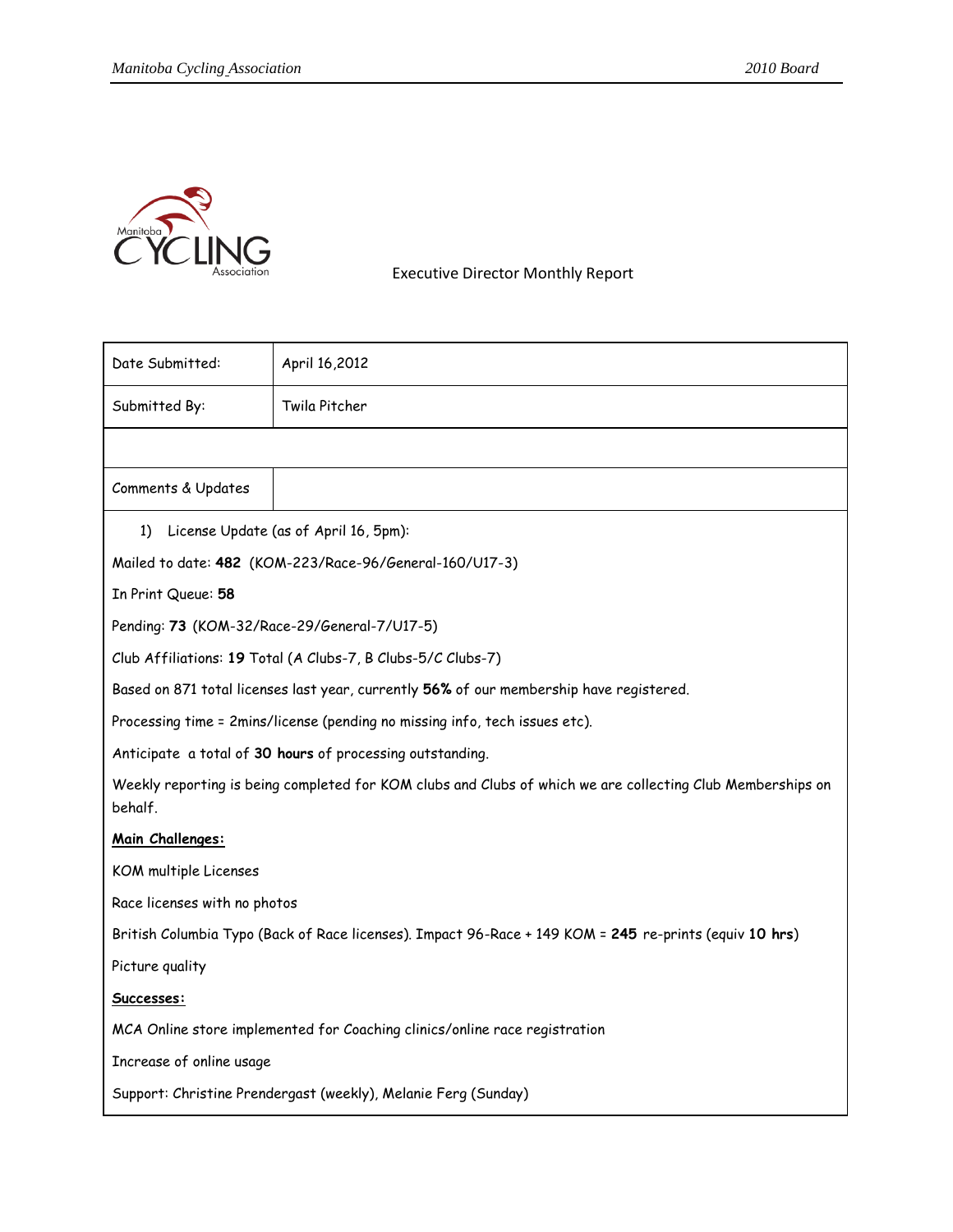2) Coach Clinics: Good Attendance

May 17/18 – Intro to Comp/Training Basics – **6**

Apr 15&21 – Community Initiation – **20**

May 12,13,Jun2 – Basic Bike Skills **– 16**

MTB Skills/Tactics **– 3**

Jayson has completed Learning Facilitator training for Road so that we can work towards training for Community Initiation and Intro to Comp Road coaches.

- 3) Commissaires: one general meeting was changed to two discipline meetings. MTB meeting completed in March, Road pending. Special Bingo Initiatives now expanded to support Officials Development projects Provincial level or higher. Arlene Woodcock has applied for travel funding to Ottawa for National Road Commissaire Practical exam.
- 4) Bingo: Special Bingo Initiative Application Deadlines: May 1 and Oct 1. Funding \$500-\$3000. Support Ahtlete, coach and officials initiatives, LTAD Implemenation plans etc. Forwarded to all Club A's, Regular Bingos forwarded for Quarter (April-June). \$30K in Bingos allotted for Cycling. Special Initiative bingos are in addition to this.
- 5) Site Development request received from A&L Brandon. Board of Director approval required.
- 6) CAN-bike Filming in progress for Share the Road Video series.
- 7) Summer Games: Ruth and Karin travelling to Swan Valley in May to access course and meet with Host society. Registration for the games is required for all athletes, coaches, and Mgrs.
- 8) Interviewed **5** U of M students fr Recreation Management and Kinesiology interested their doing work experience with us this Summer and Fall. Decisions pending in May.
- 9) Sport MB Grants/Scholarships/Bursaries will be Summarized and forwarded to BOD and clubs. I track all grants that we apply for. Will forward monthly report
- 10) Century 21/2012 MCA Interdisciplanary challenge approved. Need to encourage members to use Shelley and Brett where opportunities arise. This is not a donation. Have not had anytime to seek additional opportunities.
- 11) Reminder: Sport MB, night of Champions April 30, 7pm, Convention centre. Tickets must be purchased in advance.
- 12) Birds Hill: Arlene Woodcock and myself had a 2 hour meeting with key contacts to resolve concerns specific to road race requirements. April 24 Birds Hill is hosting a meeting to the public to discuss future plans for the park.
- 13) April 24 LTAD training/Sport MB 10-230pm. Board members welcome
- 14) Final Yr end Financial Clean-up in progress. Audit work needs to begin ASAP. Sport Development